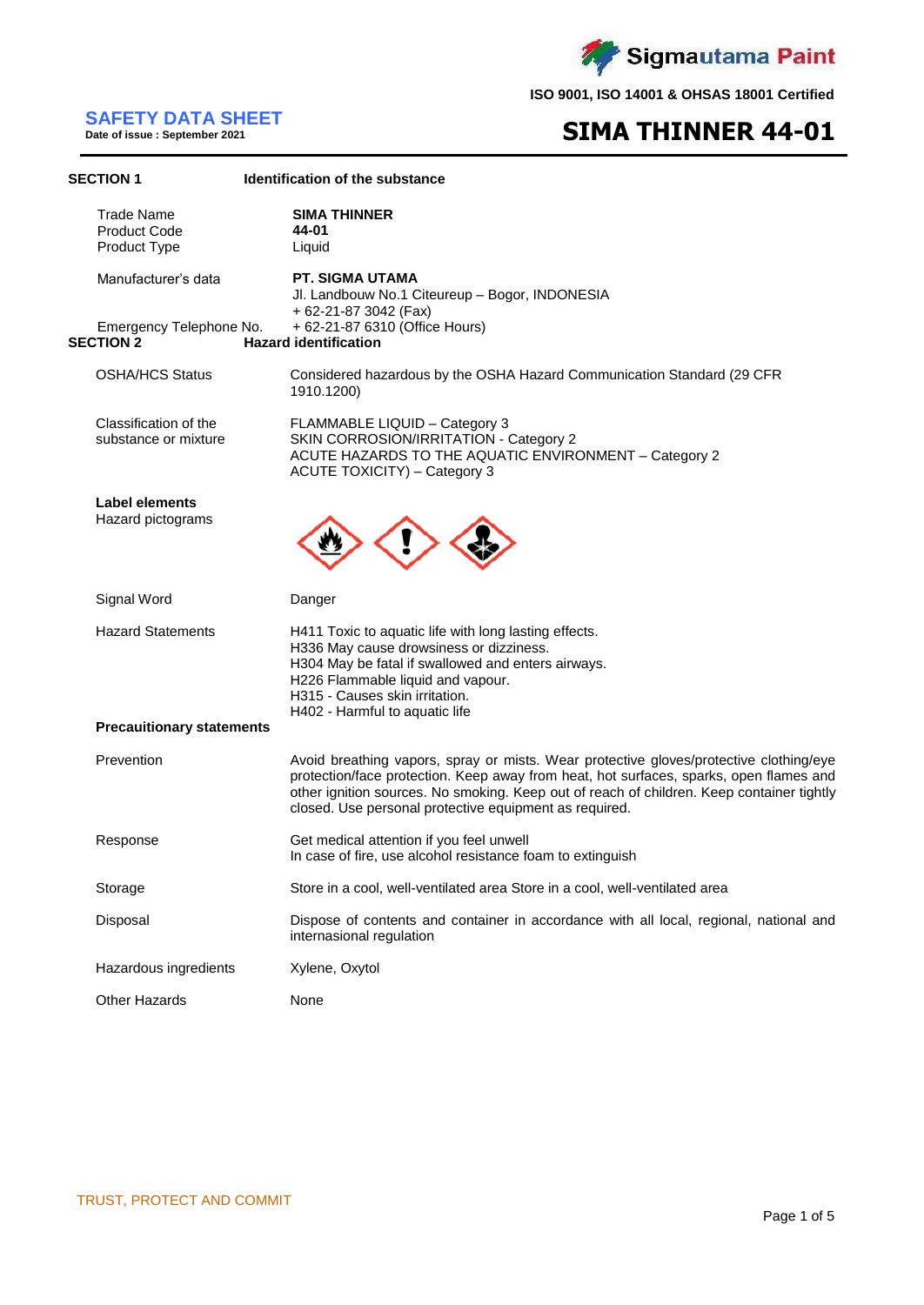

# **SAFETY DATA SHEET**

**Date of issue : September 2021**

# **SIMA THINNER 44-01**

### **SECTION 3 Composition**

| <b>Ingredient</b> | <b>CAS No</b> | Conc. range (%) | <b>GHS Classification</b> |
|-------------------|---------------|-----------------|---------------------------|
|                   |               |                 | Flam. Liq.2, H225         |
| Xylene            | 1330-20-7     | 70-80           | Skin Irrit. 2, H315       |
|                   |               |                 | Repr. 2, H361             |
|                   |               |                 | STOT SE 3, H336           |
|                   |               |                 | STOT RE 2, H373           |
|                   |               |                 | Asp. Tox. 1, H304         |
|                   |               |                 | Aquatic Acute 3, H402     |
|                   |               |                 |                           |
| Oxitol            | 110-80-5      | $<$ 5           |                           |

Concentrations shown as range to protect confidentiality or due to batch variation. **There are no additonal ingredients presents which, within the currenet knowledge of the supplier and in the concentrations applicable, are classified as hazardous to health and environment and hence require reporting in this section**

## **SECTION 4 First Aid Measure**

In all cases of doubt, or when symptoms persist, seek medical attention. Never give anything by mouth to an unconscious person. If breathing is irregular, drowsiness, loss of consciousness or cramps : call 112 and give immediate treatment (first aid)

| Eye contact               | Check for and remove any contact lenses. Immediately flush eyes with plenty of water for<br>at least 15 minutes, occasionally lifting the upper and lower eyelids. Seek immediate<br>medical attention.                                                                                                               |
|---------------------------|-----------------------------------------------------------------------------------------------------------------------------------------------------------------------------------------------------------------------------------------------------------------------------------------------------------------------|
| Inhalation                | Remove the victim into fresh air. Respiratory problems: consult a doctor/medical service                                                                                                                                                                                                                              |
| Skin contact              | Remove contaminated clothing and shoes. Wash skin thoroughly with soap and water or<br>use recognized skin cleanser. Do not apply (chemical) neutralizing agents. Remove<br>clothing before washing. Take victim to a doctor if irritation persists                                                                   |
| Ingestion                 | If swallowed, rinse mouth with water. Immediately after ingestion: give lots of water to<br>drink. Do not give milk/oil to drink. Do not induce vomiting. Give activated charcoal.<br>Consult a doctor/medical service if you feel unwell. Ingestion of large quantities:<br>immediately to hospital.                 |
| Protection of first-aider | No action shall be taken involving any personal risk or without suitable training. If it is<br>suspected that fumes are still present, the rescuer should wear an appropriate mask or<br>self-contained breathing apparatus. It may be dangerous to the person providing aid to<br>give mouth-to-mouth resuscitation. |

## **SECTION 5 Fire Fighting Measure**

Suitable extinguishing media:.

| Extinguishing media                      | Recommended: Quick-acting ABC powder extinguisher. Quick-acting BC powder<br>extinguisher. Quick-acting class B foam extinguisher. Quick-acting CO2 extinguisher.<br>Class B foam (not alcohol-resistant) Alcohol resistant foam, CO <sub>2</sub> , powder, water spray<br>(foam)                                                                                                                                                                                                                                    |
|------------------------------------------|----------------------------------------------------------------------------------------------------------------------------------------------------------------------------------------------------------------------------------------------------------------------------------------------------------------------------------------------------------------------------------------------------------------------------------------------------------------------------------------------------------------------|
|                                          | Not to be used : Water (quick-acting extinguisher, reel); risk of puddle expansion. Water;<br>risk of puddle expansion.                                                                                                                                                                                                                                                                                                                                                                                              |
| Hazards from the substance<br>or mixture | DIRECT FIRE HAZARD: Highly flammable liquid and vapour. Gas/vapour flammable<br>with air within explosion limits.<br>INDIRECT FIRE HAZARD: May build up electrostatic charges: risk of ignition. May be<br>ignited by sparks. Gas/vapour spreads at floor level: ignition hazard. Reactions involving<br>a fire hazard: see "Reactivity Hazard".<br>DIRECT EXPLOSION HAZARD: Gas/vapour explosive with air within explosion limits.<br>INDIRECT EXPLOSION HAZARD: may be ignited by sparks. Reactions with explosion |
| <b>TRUST, PROTECT AND COMMIT</b>         |                                                                                                                                                                                                                                                                                                                                                                                                                                                                                                                      |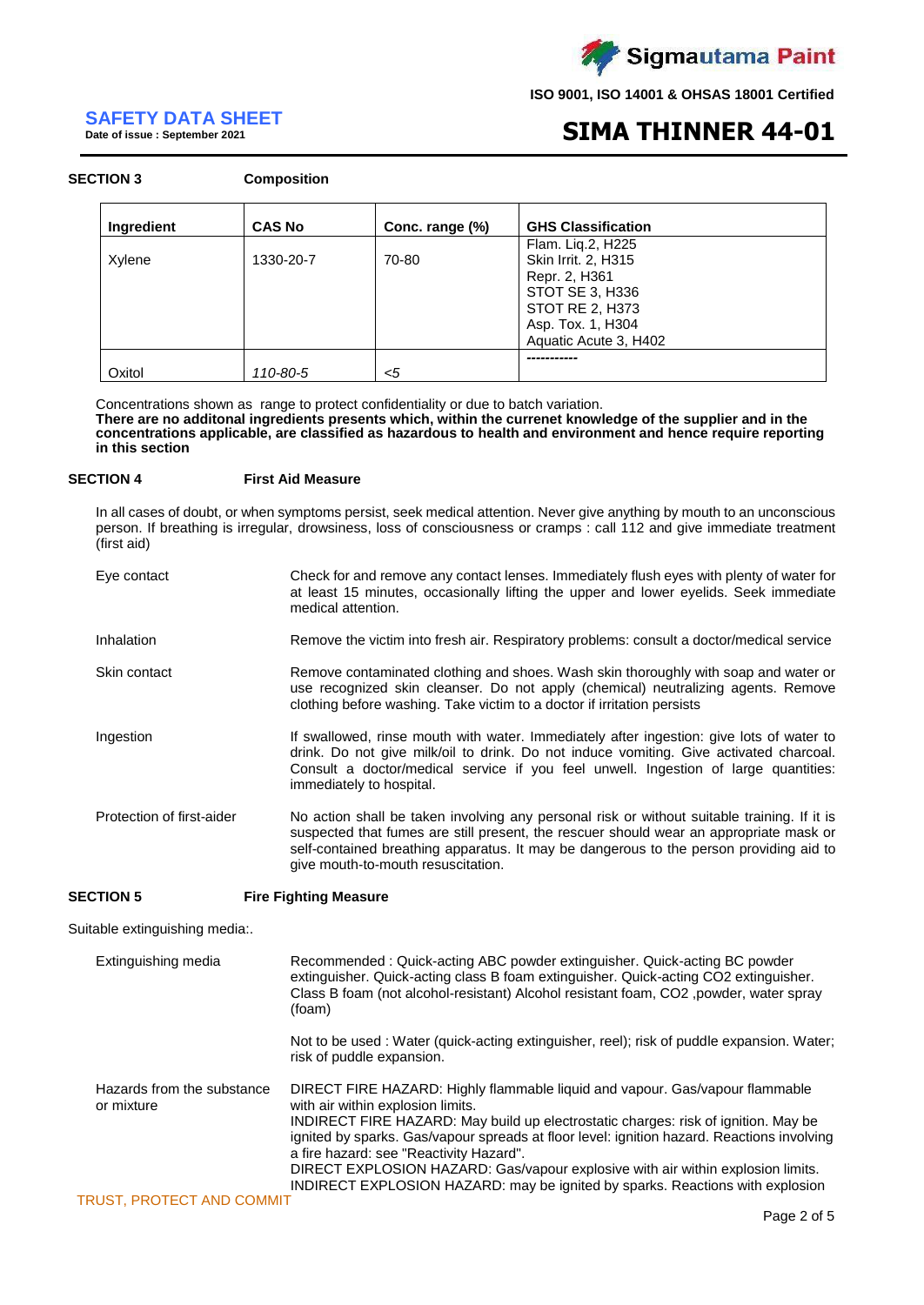

# **SIMA THINNER 44-01**

| Special equipment for fire<br>fighter                                     | hazards: see "Reactivity Hazard".<br>Reactivity: Reacts violently with (some) halogens. Reacts violently with (strong)<br>oxidizers: (increased) risk of fire/explosion. Violent to explosive reaction with (some)<br>acids.<br>Heat/fire exposure: compressed air/oxygen apparatus. Fire-fighters should wear<br>appropriate protective equipment and self-contained breathing apparatus (SCBA) with a<br>full face-piece operated in positive pressure mode.                                                                                                                                                                                                                                                                                                                                                                                                                                                                                                                                         |
|---------------------------------------------------------------------------|--------------------------------------------------------------------------------------------------------------------------------------------------------------------------------------------------------------------------------------------------------------------------------------------------------------------------------------------------------------------------------------------------------------------------------------------------------------------------------------------------------------------------------------------------------------------------------------------------------------------------------------------------------------------------------------------------------------------------------------------------------------------------------------------------------------------------------------------------------------------------------------------------------------------------------------------------------------------------------------------------------|
| <b>SECTION 6</b>                                                          | Accidental release measurement                                                                                                                                                                                                                                                                                                                                                                                                                                                                                                                                                                                                                                                                                                                                                                                                                                                                                                                                                                         |
| Personal precautions,<br>protective equipment and<br>emergency procedures | No action shall be taken involving any personal risk or without suitable training. If the<br>product contaminates lakes, rivers, or sewers, inform the appropriate authorities in<br>accordance with local regulations. Avoid all direct contact with the spilled material.<br>Exclude sources of ignition and be aware of explosion hazard. Ventilate the area. Avoid<br>breathing vapor or mist. Refer to protective measures listed in sections 7 and 8.                                                                                                                                                                                                                                                                                                                                                                                                                                                                                                                                            |
| Environmental precautions                                                 | Avoid dispersal of spilled material and runoff and contact with soil, waterways, drains and<br>sewers. Inform the relevant authorities if the product has caused environmental pollution<br>(sewers, waterways, soil or air). Water polluting material. May be harmful to the<br>environment if released in large quantities                                                                                                                                                                                                                                                                                                                                                                                                                                                                                                                                                                                                                                                                           |
| Methods for cleaning up                                                   | Stop leak if without risk. Move containers from spill area. Approach release from upwind.<br>Prevent entry into sewers, water courses, basements or confined areas. Wash spillages<br>into an effluent treatment plant or proceed as follows. Contain and collect spillage with<br>non-combustible, absorbent material e.g.sand, earth, vermiculite or diatomaceous earth<br>and place in container for disposal according to local regulations (see section 13). Use<br>spark-proof tools and explosion-proof equipment. Contaminated absorbent material may<br>pose the same hazard as the spilled product.                                                                                                                                                                                                                                                                                                                                                                                          |
| <b>SECTION 7</b>                                                          | <b>Handling and storage</b>                                                                                                                                                                                                                                                                                                                                                                                                                                                                                                                                                                                                                                                                                                                                                                                                                                                                                                                                                                            |
| Handling                                                                  | Vapor are heavier than air and may spread along floors. Vapors may form explosive<br>mixtures with air. Prevent the creation of flammable or explosive concentrations of vapors<br>in air and avoid vapor concentrations higher than the occupational exposure limits. In<br>addition, the product should be used only in areas from which all naked lights and other<br>sources of ignition have been excluded. Electrical equipment should be protected to the<br>appropriate standard. To dissipate static electricity during transfer, ground drum and<br>connect to receiving container with bonding strap. No sparking tools should be used.<br>Avoid inhalation of vapour, dust and spray mist. Avoid contact with skin and eyes. Eating,<br>drinking and smoking should be prohibited in area where this material is handled, stored<br>and processed. Appropriate personal protective equipment: see section 8. Always keep<br>in containers made from the same material as the original one. |
| Storage                                                                   | Store in a cool, well-ventilated area away from incompatible materials and ignition<br>sources. Keep out of the reach of children. Keep away from: Oxidizing agents, strong<br>alkalis, strong acids. No smoking. Prevent unauthorized access. Containers that are<br>opened must be carefully resealed and kept upright to prevent leakage. Store in<br>accordance with local requlations.                                                                                                                                                                                                                                                                                                                                                                                                                                                                                                                                                                                                            |
| <b>SECTION 8</b>                                                          | <b>Exposure control/personal protection</b>                                                                                                                                                                                                                                                                                                                                                                                                                                                                                                                                                                                                                                                                                                                                                                                                                                                                                                                                                            |

| <b>Ingredient</b> | <b>Exposure limit</b>              |
|-------------------|------------------------------------|
| Oxitol            | <b>OSHA PEL</b>                    |
|                   | 200 ppm TWA;                       |
|                   | 740 mg/m3 TWA                      |
|                   | <b>NIOSH</b>                       |
|                   | 0.5 ppm TWA;                       |
|                   | 1.8 mg/m3 TWA                      |
|                   | 500 ppm IDLH                       |
| Xylene            | <b>OSHA 2013</b>                   |
|                   | TWA: $435 \text{ mg/m}^3$ 8 hours. |
|                   | TWA: 100 ppm 8 hours               |

**SAFETY DATA SHEET Date of issue : September 2021**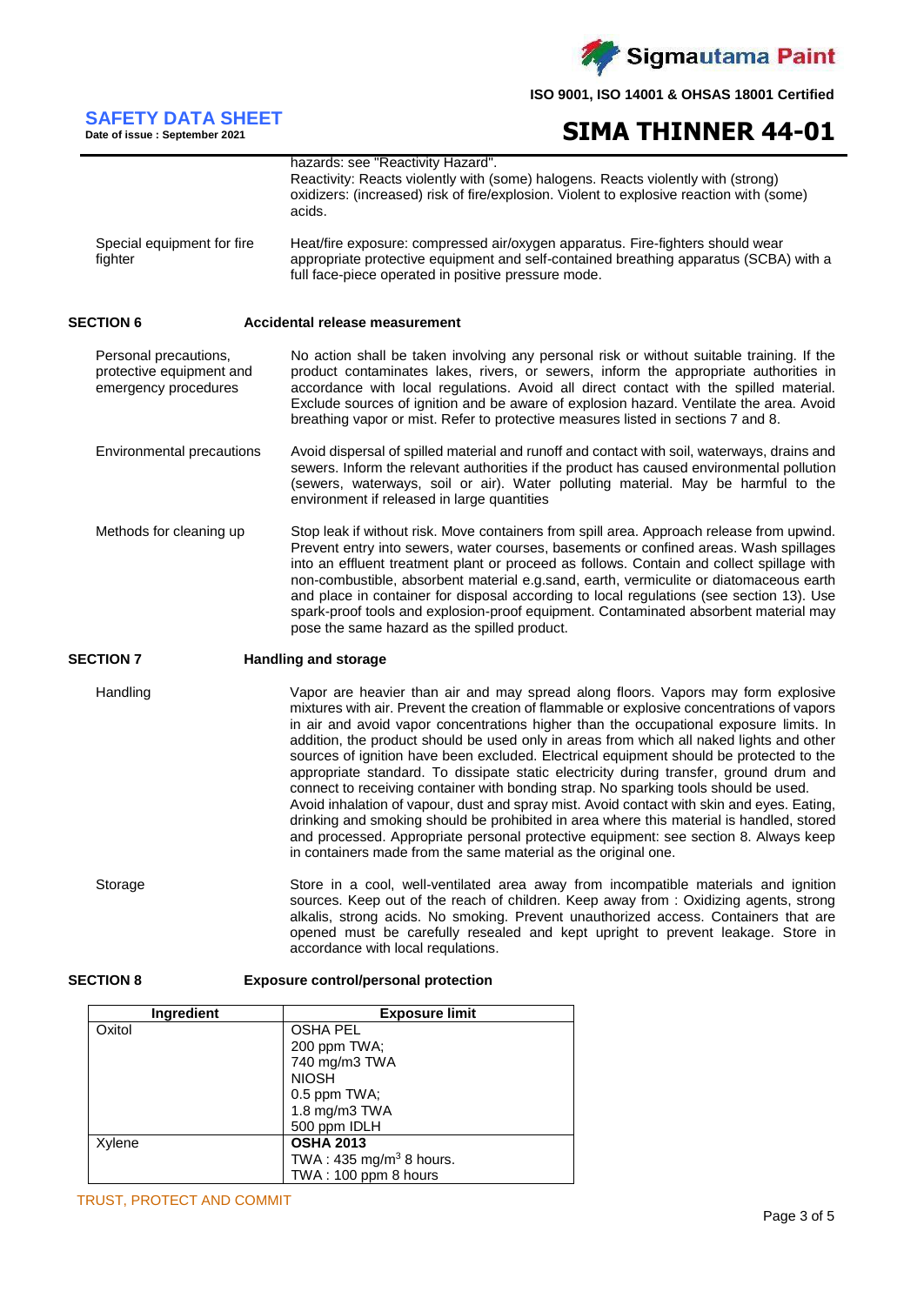

# **SAFETY DATA SHEET**

**Date of issue : September 2021**

# **SIMA THINNER 44-01**

Personal Protection



### Use a NIOSH APPROVED RESPIRATOR Use GOGGLES OR FACE SHIELD RUBBER GLOVES AS NEEDED USE APPRON OR OTHER CLOTHING TO AVOID SKIN CONTACT

Personil protective equipment should be selected based on the task being performed and the risks involved and should be approved by a specialist before handling this product. Use a properly fitted, air-purifying or air fed respirator complying with an approved standard. Gloves must be worn for all work that may result in soiling. Apron/coveralls/protective clothing must be worn when soiling is so great that regular work clothes do not adequately protect skin against contact with the product. Safety eyewear should be used when there is a likelihood of exposure

- Engineering controls Keep gas, vapor, or dust cocentration below any lower explosive limit. Arrange sufficient ventilation by local exhaust ventilation and good general ventilation to keep the airborne concentrations of vapors or dust lowest possible and below their respective threshold limit value. Ensure that eyewash stations and safety showers are proximal to the work-station location
- Hygiene measures Wash hands, forearms, and face thoroughly after handling compounds and before eating, smoking, using lavatory, and at the end of day.
- Environmental exposure controls Emissions from ventilation or work process equipment should be checked to ensure they comply with the requirements of environmental protection legislation. In some cases, fume scrubbers, filter or engineering modifications to the process equipment will be necessary to reduce emissions to acceptable levels

products

## **SECTION 9 Physical and chemical properties**

| Physical         | Liquid clear transparent     |
|------------------|------------------------------|
| Odor             | Solvent-like                 |
| Flash point      | 26.5 °C                      |
| Vapor density    | Heavier than air             |
| Spesific density | $0.87 \pm 0.10$ kg / liter   |
| Viscosity        | 10-12 Second /DIN 4/20°C     |
| Solubilities     | Insoluble : cold & hot water |

## **SECTION 10 Stability and reactivity**

Reactivity and chemical stability Incompatible material This product is stable. Reacts violently with (some) halogens. Reacts violently with (strong) oxidizers: (increased) risk of fire/explosion. Violent to explosive reaction with (some) acids. Strong oxidizers. Hazardous decomposition Carbon dioxide. Carbon monoxide.

| piuuuu              |                                                                                         |
|---------------------|-----------------------------------------------------------------------------------------|
| Conditions to avoid | Avoid all possible sources of ignition (spark or flame). Do not pressurized, cut, weld, |
|                     | braze, solder, drill, grind or expose containers to heat or sources of ignition         |

**SECTION 11 Toxicological information**

| <b>Ingredient</b> | Oral LD 50, mg/kg | Skin LD 50, mg/kg | Inhalation vapor LD 50,<br>mg/l/4 hours |
|-------------------|-------------------|-------------------|-----------------------------------------|
| Oxiitol           | 2125, Rat         | 3.6. rabbit       | 2000 ppm, rat                           |